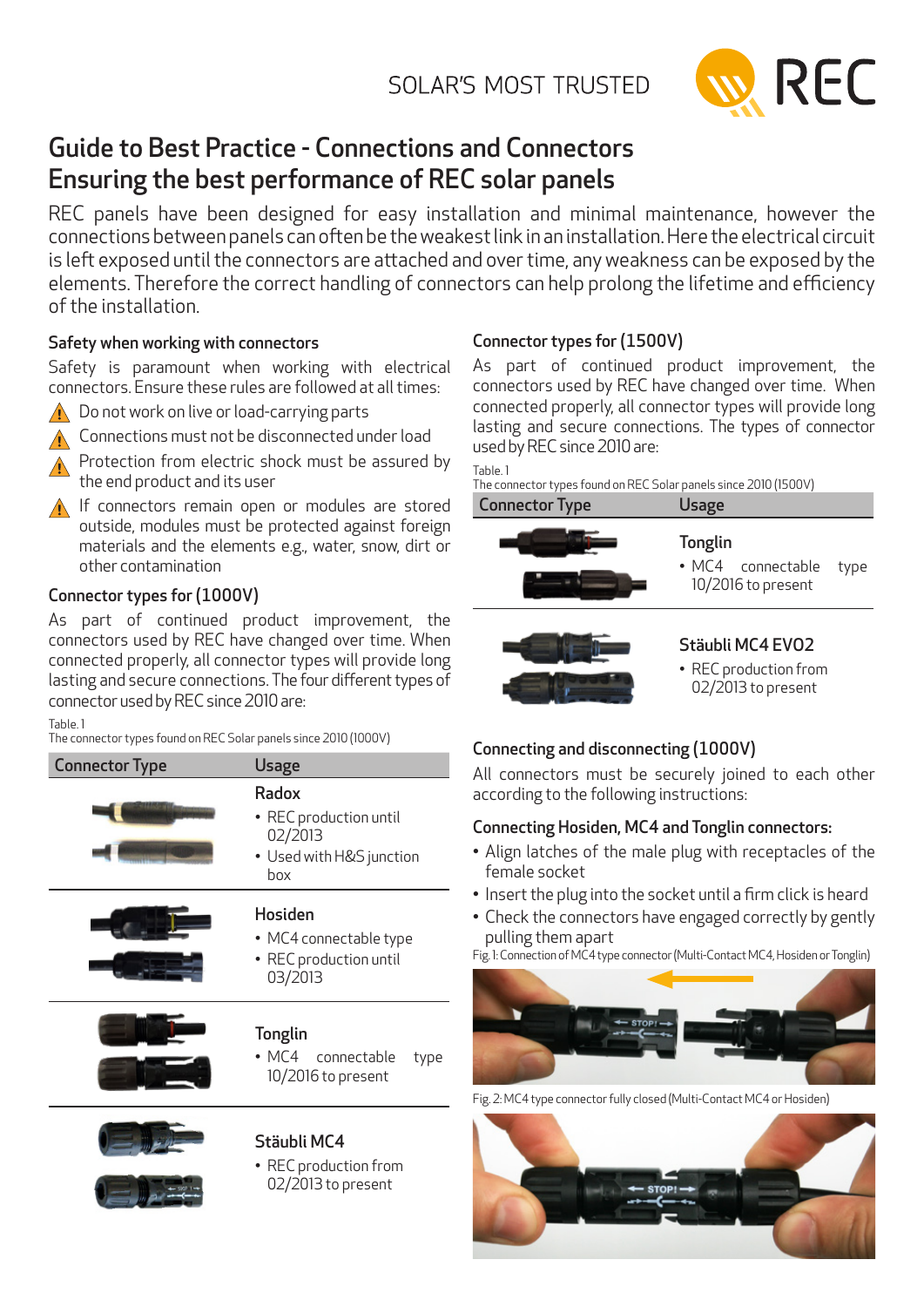### Disconnecting Hosiden, MC4 and Tonglin connectors:

- Press the latches together either by hand (Fig. 3) or with the correct tool (available from the manufacturer or other good suppplier) (Fig. 4)
- Pull the connectors apart

These connectors can be further secured by a specific locking system available from the manufacturer. This prevents the connector being opened except with a specially designed tool.

Fig. 3: Disconnecting an MC4 type connector by hand (Multi-Contact or Hosiden)



Fig. 4: Disconnecting an MC4 type connector with tool (Multi-Contact or Hosiden)



### To connect Radox connectors:

- Hold connectors by the grip areas on connector hoods
- Slide the male plug completely into the female socket connector. The gap left should be about 2 mm
- Screw the plug into the socket until the gap is closed completely and locked. The direction in which to lock the connector is labeled on the connector hood
- Check that the connectors have engaged properly by gently pulling the connectors apart



#### Note: Do not twist the connectors further as this can break the internal ribs in the connector cap

Fig. 5: Connection of Radox connectors showing ~2 mm gap



Fig. 6: Radox connector fully closed



# To disconnect Radox connectors:

- Hold the connectors at the grip areas on the connector hood and unscrew until a gap of ~2 mm is visible
- Pull the plug and socket completely apart

# Connecting and disconnecting (1500V)

All connectors must be securely joined to each other according to the following instructions:

# Connecting MC4 Evo2 and Tonglin connectors:

• Align latches of the male plug with receptacles of the female socket

Fig. 7: Connection of MC4 Evo2 and Tonglin connectors



- Insert the plug into the socket until a firm click is heard
- Check the connectors have engaged correctly by gently pulling them apart

### Disconnecting, MC4 Evo2 and Tonglin connectors:

- Press the latches together with the correct tool (available from the manufacturer or other good suppplier) (Fig. 8)
- Pull the connectors apart

Fig. 8: Disconnecting MC4 Evo2 and Tonglin connectors

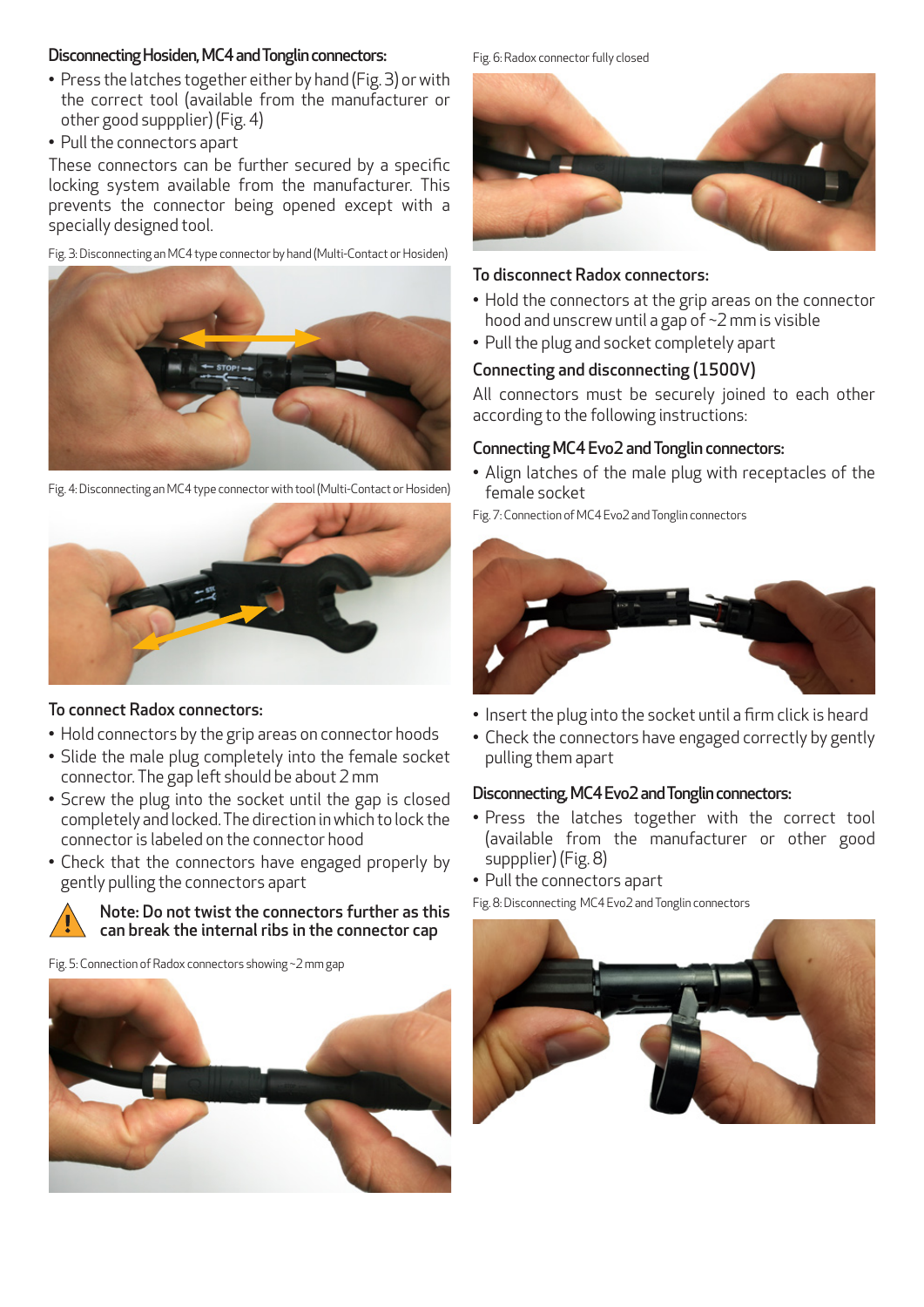### Cutting of cables and re-crimping connectors

Some regions have specific regulations regarding the compatibility of connectors. Installers are responsible for ensuring the compliancy of the system with local regulations. Additionally, these connectors must fulfill all technical specifications of the factory-mounted connector and be certified according to the required standards for each region or country.

REC panels are supplied with Stäubli MC4 connectors as standard. To ensure connector compatibility and reduce the potential for damage to the solar modules and wider installation, REC only permits mated connectors from the same manufacturer and of the same connector type.

The mounting of the connector must be carried out by a qualified and certified expert. All changes to the original state of the module should be limited and only be done in exceptional circumstances. If connectors ever need replacing, it is critical that replacements are correctly installed according to the manufacturer's instructions. The REC product warranty is not voided by changing the connector. Any type of failure or malfunction due to inadequate or incorrect mounting of the connector is excluded from REC's product warranty.

# Cable bending

The cables used by REC have a minimum bend radius of 30 mm. This means the diameter of the complete bend in the cable may not be less than 60 mm from the inside of the bend to the facing inside bend as shown in Fig .9.

This protects the cable and insulation from undue stress. Bending the cable compresses the insulation on the inside and stretches the material on the outside of the bend. Anything less than the minimum bend radius can weaken the cable insulation and allow moisture to penetrate and corrode the insulation and cable.

Further good practice is to ensure that the cable exits the junction box in as straight a line as possible, before a bend and ensure cables are free from any external load (Fig. 10). Cables exiting the junction box at extreme angles apply force to the surrounding construction; this can create small fissures in the casing and allow the ingress of water and dirt into the junction box, or cause stress on the junction box casing.

Fig. 9: Examples of incorrect and correct bend of cable on exiting junction box



Fig. 10: Example of cable exiting the juction box at an extreme angle



# Cable management

Protect cables from any damage through friction or stress. Using a cable raceway or conduit is a good method of providing this protection.

To ensure longevity, connectors must be protected from humidity as much as possible:

- Shield connectors by placing them directly beneath the panel so water cannot fall on the connection
- Ensure cables and connectors do not hang loose or that they are not moved around by wind
- When securing cables, ensure they are held firm, but do not overtighten, as this may deform the insulation.

Best practice is to secure the cable  $\sim$  20 mm either side of the connectors (Fig. 11). Fastening the connector itself may damage the protection afforded by the connector shell.

### Ensure sufficient air circulation around connectors

Keeping humidity away from electronic connections is also important. Solar panel connectors must not be left to stand in permanent or regularly occurring pools of water.

Likewise, after rainfall, connectors should be given the opportunity to dry completely. Although the connectors used by REC are rated to at least IP67, moisture can still build up between the mounting structure and connector.

Fig. 11 shows a connector secured tight to the mounting structure. While the panel above protects the connection from rain; humid air, mist or condensation can cause

Fig. 11: Fastening of the connector tight to the mounting structure can cause moisture build up between connector and rail, damaging the connection



moisture to accumulate between the connector and the mounting rail. This layer of moisture is caught between the connector and rail and can slowly work into the connector through capillary action. Here it can erode the metallic connection.